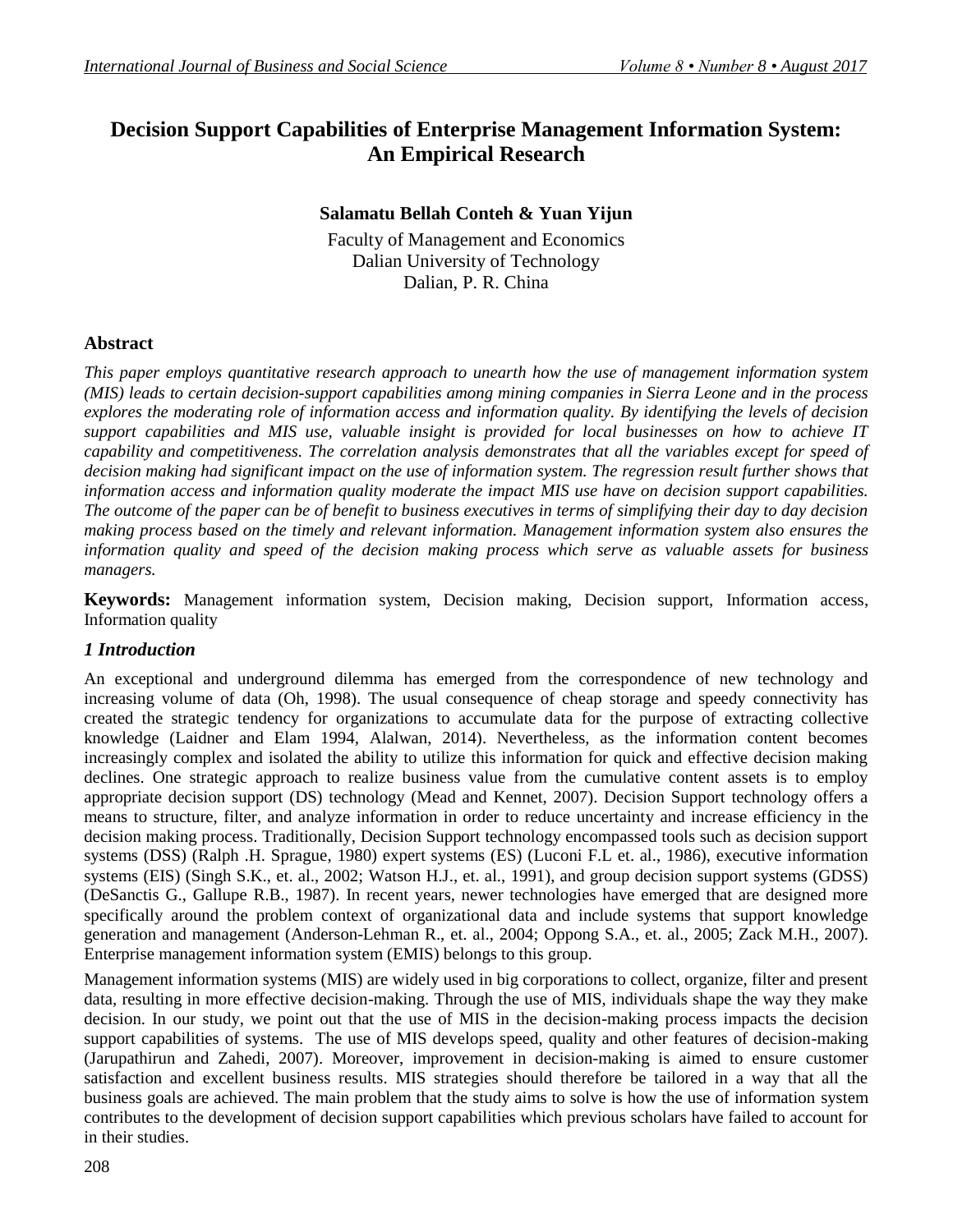With the establishment that the use of information systems leads to the development of certain capabilities, management can argue for the implementation of such systems, as such, this research would be of interest to researchers, policy makers, and business managers. Following the introductory section, that is section one, the rest of the paper is structured as follows: section two provides a review of the theoretical and empirical literatures and model development that focus on management information systems and decision support capabilities to derive the research hypotheses. Section three presents the methodology that explains the instrument of data collection, data collection procedure and estimation techniques. Section four provides data analysis and presentation of results including model measurement and hypothesis testing. Section five focuses on the discussion of the results and implications while section six concludes the paper.

#### *2 Literature Review and Model Development*

#### **2.1 Literature Review**

It is a fact that there is hardly a scholarly work that could be completed without making references or drawing from the ideas of similar works that already exist. As researchers continue to build their ideas on previous works, the knowledge bank continues to flourish. Consequently, the foundation of this research is the literature that review relevant empirical theories that helps to develop the theoretical knowledge which gives an in-depth understanding on the field, it help to formulate the research questions, redefine the research objectives, identify research opportunity and maintain novelty.

While some previous studies have discussed the strategic capabilities of MIS, no published research has assessed the impact of MIS on decision support in an organizational context in Sierra Leone. Specifically, we know of no research that has been conducted to determine the extent to which MIS use enables decision makers to recognize problems, explore possible solutions, and improve decision making speed. In addressing this research gap, we developed a conceptual model that combines the sequential decision making framework of Mintzberg et. al., (1976) with the content stewardship activities of MIS identified by Smith & Mckeen (2003). We use this conceptual model as the basis to formulate our hypothesis, and our research model to analyze the effect of MIS use on problem description, speed of problem identification and decision making, decision quality, and decision satisfaction.

The importance of decision maker is found to be crucial in maintaining the activities of decision support systems. The solutions provided by the decision support systems are considered as being vital in ensuring efficiency of work by reaching high level of employee satisfaction. Apart from providing flexibility and automated work conditions, decision support systems are becoming popular for improving organizational efficiency. In this regard, Power (2002) and Ghazi (2016) highlighted that making decisions is an integral part of working especially in the organization. Improving financial performance is considered as a main priority for most companies therefore decision support system contributes to the operation of the firm through better explanation of business opportunities. One of the most efficient ways of making decision is ensured through management information system (MIS) which was conducted to collect manual data previously. The underlying motive behind MIS is to maximize the constant flow of information to the management which will be later used for decision making purposes. Uma (2009) provided some examples of decisions which are reached with the help of decision support systems including those such as merger acquisition, expansion of the plant and new product development. Therefore, it is necessary to shed more light on how management information systems ensure the quality of decisions made by decision support systems (DSS).

Review of the previous literature (Sanders and Courtney, 1985; Leider and Elma, 1994; Oh, 1998; Mead and Kennet, 2014; Jarupathirun and Zahedi, 2007; Alalwan, 2014; Ghazi, 2015) resulted in identification of the following important variables including impact on problem definition, speed of problem identification, decision making analysis, decision quality, speed of decision making and decision maker satisfaction. Through a detailed review of all factors belonging to the scope of capabilities the factors that are most conducive to creating a most favorable decision have been determined. The research model represents the possible generation of decision support capabilities as an outcome which is significant for organizational performance. Consequently, a relationship between use of MIS and problem definition, speed of problem identification and decision making, decision quality and decision satisfaction have been hypothesized. Decision support capabilities have implications for success for decision-making. However, in our model, we are assessing for which capability is MIS use more beneficial. Therefore, a link of MIS use with decision-support capabilities is tested.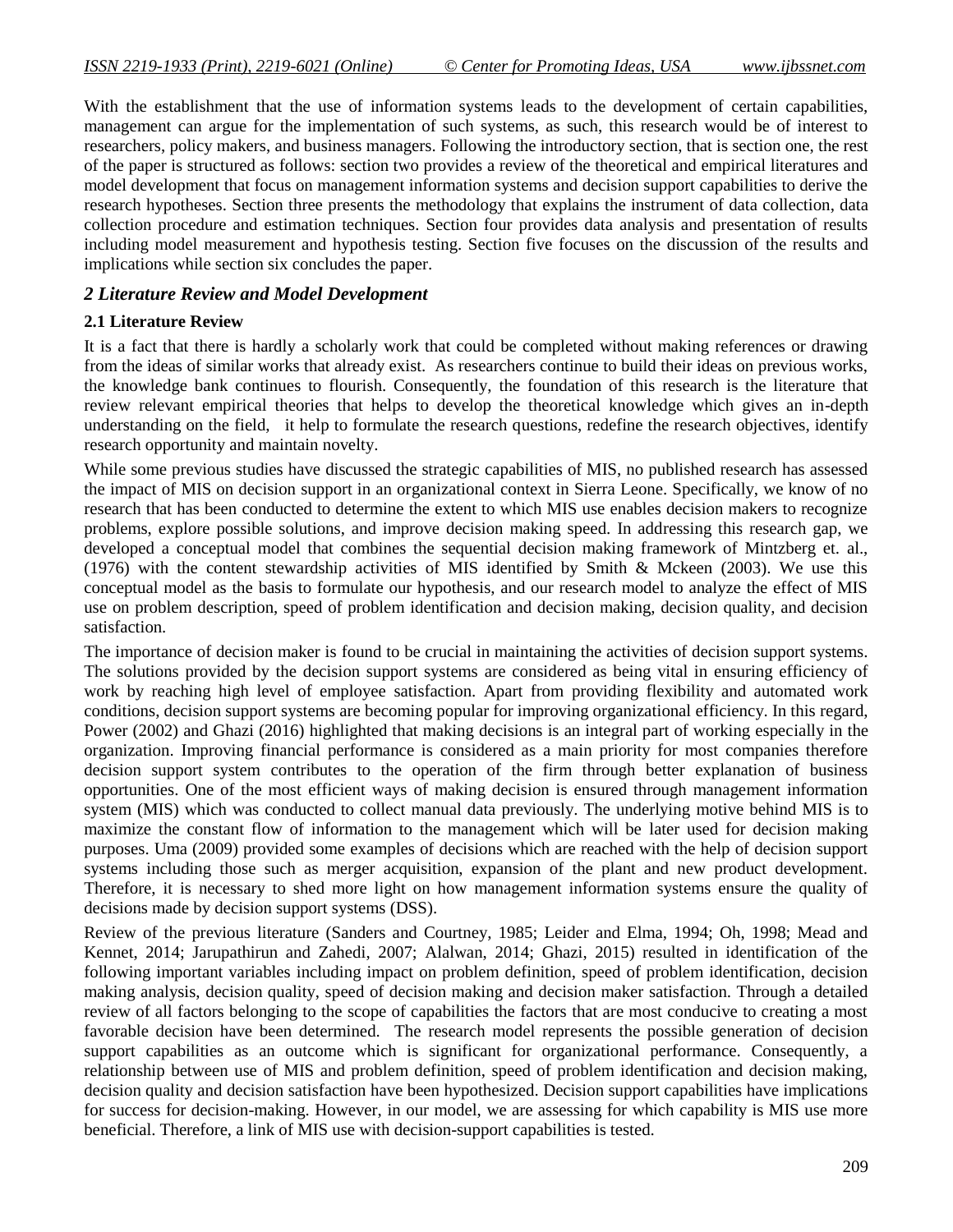## **2.2 Model Development**

In this study, the use of management information system (MIS) was determined through a combination of decision support (DS) activities developed by Mintzberg et al (1997):The model of Mintzberg et al. consists of three phases; identification, development, and selection. To ensure content validity, the measurement items were developed based on existing instruments (Zain et al., 2005; Oh, C 1998; Leidner and Elam, 1994; Mead and Kannett 2007; Jarupathirun and Zahedi, 2007; Sanders and Courtney, 1985). All measurement items were modified to fit the context of management information system (MIS). The two identification Phase variables (i.e., problem definition and problem identification) were taken from Oh, C. (1998) and Leidner & Elam (1994). The development phase variable (i.e., decision making analysis) is adapted from Leidner & Elam (1994). The selection phase variables (i.e., decision quality, speed of decision making) were adapted from Jarupathirun and Zahedi, (2007) and Leidner & Elam (1994). The two moderating variables (i.e. information access and information quality) and MIS variable were adapted from Mead and Kannett (2007) and Zain et al. (2005) respectively. Consequently, our model takes the following form as in figure 1.



## *2.3 Research Hypothesis*

Based on the above model, the following hypotheses are made:

**H1**: The use of MIS positively influences decision makers' satisfaction, **H2**: The use of MIS positively influences the speed of problem identification in the decision support process, **H3**: The use of MIS positively influences the speed of decision making in the decision support process, **H4**: The use of MIS positively influences decision making analysis in the decision support process, **H5**: The use of MIS positively influences decision quality in the decision support process, **H6**: The use of MIS positively influences impact on problem definition in the decision support process.

**H7a:** Information access quality has a moderating effect on the relationship between MIS use and decision makers' satisfaction, **H7b:** Information access quality has a moderating effect on the relationship between MIS use and the speed of problem identification in the decision support process, **H7c:** Information access quality has a moderating effect on the relationship between MIS use and the speed of decision making in the decision support process, **H7d:** Information access quality has a moderating effect on the relationship between MIS use and decision making analysis in the decision support process, **H7e:** Information access quality has a moderating effect on the relationship between MIS use and decision quality in the decision support process.

**H7f:** Information access quality has a moderating effect on the relationship between MIS use and impact on problem definition in the decision support process. **H8a:** Information content quality has a moderating effect on the relationship between MIS use and decision makers' satisfaction, **H8b:** Information content quality has a moderating effect on the relationship between MIS use and the speed of problem identification in the decision support process.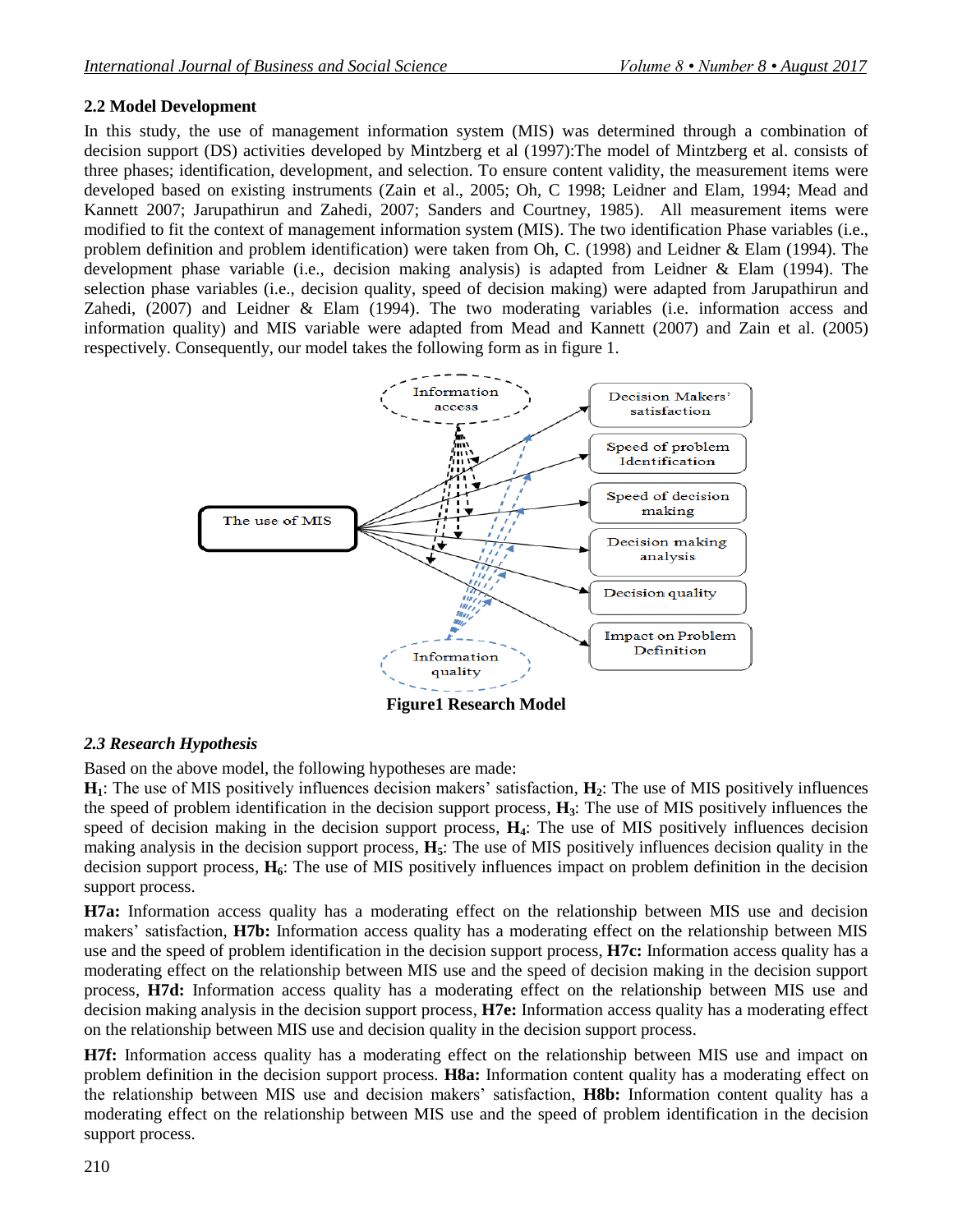**H8c**: Information content quality has a moderating effect on the relationship between MIS use and the speed of decision making in the decision support process, **H8d:** Information content quality has a moderating effect on the relationship between MIS use and decision making analysis in the decision support process, **H8e:** Information content quality has a moderating effect on the relationship between MIS use and decision quality in the decision support process, **H8f**: Information content quality has a moderating effect on the relationship between MIS use and impact on problem definition in the decision support process.

### *3. Methodology*

#### **3.1 Instrument for data collection**

This particular survey used closed-ended questions and a 5 point likert-scale ranging from strongly agrees to strongly disagree. The questionnaire first displayed multiple choice questions and allowed us to estimate the percentage of people who responded to the questionnaire in a unique way. We then used matrix questions for rating or ranking answer choices which included a weighted average so we could see which answer is picked most often. The questionnaire which was constructed to determine the employees' usage of the management information system of employees in mining companies in Sierra Leone was divided into two sections. The goal of the questionnaire survey was to test the use of management information systems (MIS) by employees in mining companies in Sierra Leone. It also attempted to capture an overview of the current level of management information systems in the overall industry in Sierra Leone, but to those companies using the management information system.

#### **3.2 Data Collection**

Data were collected through online survey approach. The reasons for choosing the online survey approach are as follows. First, this study investigates unique population of the employees with online application experiences from different mining companies (Sierra Rutile Limited., Shandong Iron & Steel Group Ltd., Cape Lambert Ltd., and Koidu Holdings Ltd.). An online approach was considered more effective to capture the validated respondents to meet the requirements of this research. Second, the online approach is an autonomous way for respondents to finish the survey at their convenience. This consequently increased active participation. Third, as quoted by many studies, online approaches can execute the survey faster and cheaper. Lastly, previous studies have also showed that online surveys have comparable response quality with offline surveys (Dickinger and Kleijnen, 2008).

To avoid repeat responses, respondents could only submit data once. The data collection stage lasted for three weeks (from June 20, 2017 to July 11, 2017). We had a total of 233 valid responses for all items in the constructs. Among the participants, 33.9 percent were female and 66.1 percent were male; 41.6 percent were bachelors' degree holders while 37.3, 5.6, and 15.5 percent were masters, doctorate and other degree holders respectively. A detailed display of demographic characteristics is shown in Table 1. The survey was conducted in large mining companies since it was important that these companies have a large and adequate developed IT and IS sector, to ensure reliability and authenticity of the obtained statistical results.

|           |                  | л.        |               |  |
|-----------|------------------|-----------|---------------|--|
| Indicator | Designation      | Frequency | $\frac{9}{6}$ |  |
| Age       | 20-29            | 39        | 16.8          |  |
|           | 30-39            | 94        | 40.3          |  |
|           | 40-49            | 73        | 31.3          |  |
|           | $\geq 50$        | 27        | 11.6          |  |
| Gender    | Male             | 154       | 66.1          |  |
|           | Female           | 79        | 33.9          |  |
| Education | Bachelor degree  | 97        | 41.6          |  |
|           | Masters degree   | 87        | 37.3          |  |
|           | Doctorate degree | 13        | 5.6           |  |
|           | Others           | 36        | 15.5          |  |

| Table 1 Demographic characteristics of the research sample |  |
|------------------------------------------------------------|--|
|------------------------------------------------------------|--|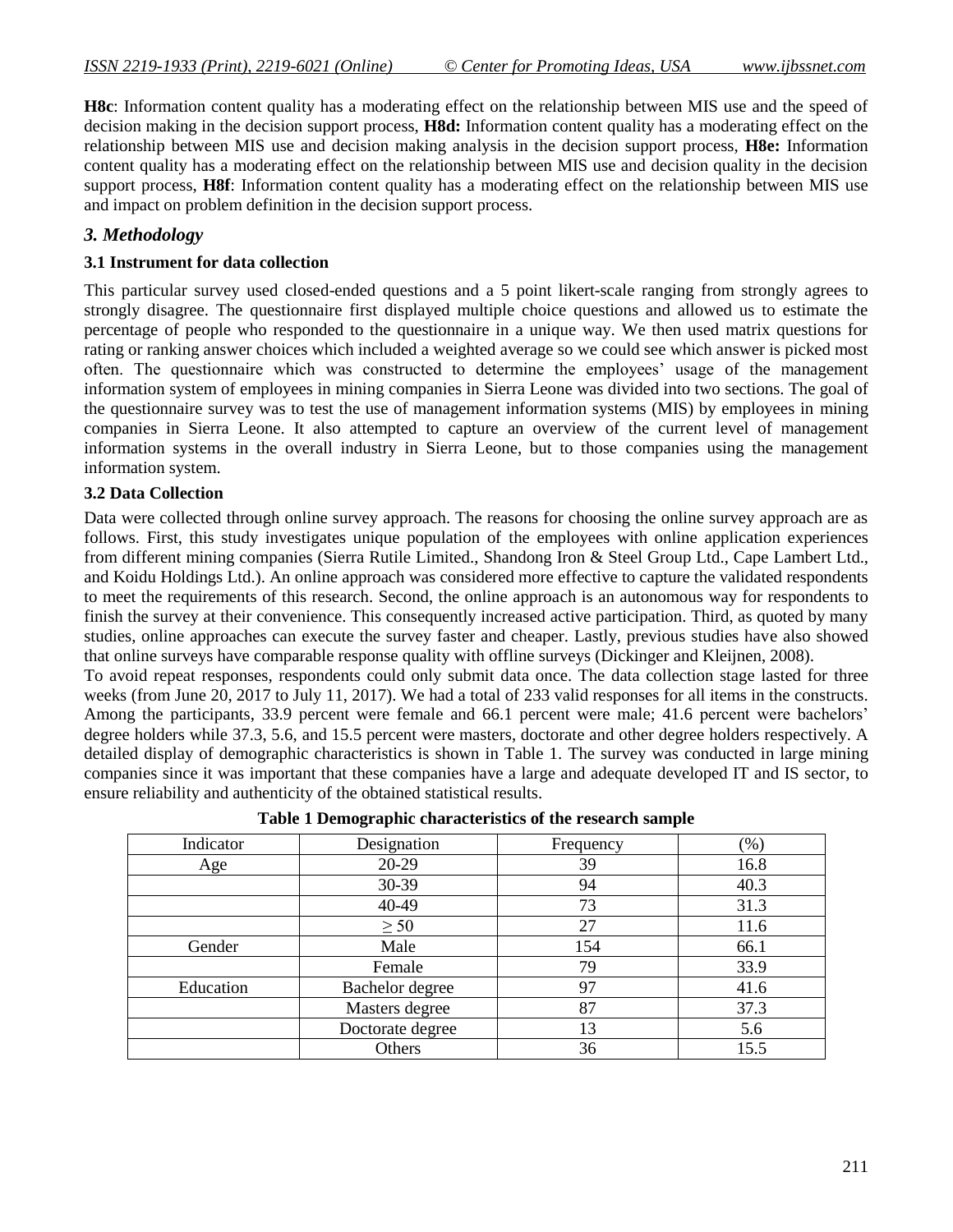### *4 Data Analysis and Results*

The statistical package for social sciences (SPSS version 24) and excel were used to carry out the analysis to achieve the objectives of this research. The questionnaires were edited, coded and entered into the software where sample adequacy test, reliability test, factor analysis, correlation analysis and multiple regressions were carried out to establish relationships among variables.

### **4.1 Model Measurement**

All the variables of the research model were measured with scales that were adapted from prior studies. A total of nine variables of the research model were measured. All the utilized scales exhibited sufficient level of validity and reliability. Principal component analysis (PCA) was performed to check the validity and reliability. In summary, the Kaiser- Mayer-Olkin (KMO) Test, which measures sampling adequacy, was done for each variable and the results showed acceptability. The average variance extracted (AVE) was also computed. In particular, the results of these statistical analyses showed that: (1) all the study variables exceeded the minimum standard of the KMO value of 0.5 and were significant in Bartlett's test of sphericity; (2) the items for each of the study variable exceeded factor loadings of 0.50 (as specified by Hair et al., 1998); (3) the AVE of each construct exceeded 0.5; and (4) all the Cronbach's α values were higher than 0.7, which indicates high reliability of the scales (Liu, 2015). The statistical results confirmed the measurement scale of this research met the acceptable standard of sample adequacy, reliability and validity analyses as shown in Table 2.

| Construct                                       | Item             | Loading | Cronbach's Alpha | KMO  | Average<br>Variance<br>extracted |
|-------------------------------------------------|------------------|---------|------------------|------|----------------------------------|
| <b>Enterprise Management Information System</b> | MIS1             | .835    | .842             | .725 | .735                             |
|                                                 | MIS <sub>2</sub> | .954    |                  |      |                                  |
|                                                 | MIS3             | .833    |                  |      |                                  |
| Decision Maker's Satisfaction                   | DMS1             | .695    | .905             | .766 | .595                             |
|                                                 | DMS <sub>2</sub> | .773    |                  |      |                                  |
|                                                 | DMS3             | .630    |                  |      |                                  |
|                                                 | DMS4             | .981    |                  |      |                                  |
|                                                 | DMS5             | .902    |                  |      |                                  |
|                                                 | DMS <sub>6</sub> | .888    |                  |      |                                  |
|                                                 | DMS7             | .853    |                  |      |                                  |
|                                                 | DMS8             | .792    |                  |      |                                  |
|                                                 | DMS9             | .731    |                  |      |                                  |
|                                                 | DMS10            | .842    |                  |      |                                  |
|                                                 | DMS11            | .926    |                  |      |                                  |
|                                                 | DMS12            | .632    |                  |      |                                  |
|                                                 | DMS13            | .872    |                  |      |                                  |
| Speed of Problem Identification                 | SPI1             | .673    | .763             | .591 | .634                             |
|                                                 | SPI <sub>2</sub> | .882    |                  |      |                                  |
| Speed of Decision Making                        | SDM1             | .901    | .822             | .680 | .666                             |
|                                                 | SDM <sub>2</sub> | .738    |                  |      |                                  |
| <b>Decision Making Analysis</b>                 | DMA1             | .830    | .863             | .824 | .724                             |
|                                                 | DMA <sub>2</sub> | .836    |                  |      |                                  |
|                                                 | DMA3             | .706    |                  |      |                                  |
| <b>Decision Quality</b>                         | DQ1              | .839    | .725             | .724 | .607                             |
|                                                 | DQ2              | .900    |                  |      |                                  |
|                                                 | DQ3              | .866    |                  |      |                                  |
|                                                 | $DQ\overline{5}$ | .725    | .915             | .702 | .823                             |
| Impact on Problem Definition                    | IPD1             | .634    |                  |      |                                  |
|                                                 | $\rm IPD2$       | .773    |                  |      |                                  |
|                                                 | IPD3             | .937    |                  |      |                                  |
|                                                 | IPD4             | .803    |                  |      |                                  |
|                                                 | IPD5             | .707    |                  |      |                                  |
| <b>Information Access</b>                       | IA1              | .843    | .882             | .526 | .624                             |
|                                                 | IA <sub>2</sub>  | .837    |                  |      |                                  |
|                                                 | IA3              | .634    |                  |      |                                  |
| <b>Information Quality</b>                      | IQ1              | .911    | 835              | .679 | .606                             |
|                                                 | IQ <sub>2</sub>  | .737    |                  |      |                                  |
|                                                 | IQ3              | .708    |                  |      |                                  |

**Table 2 Results of standardized item loading Cronbach's Alpha, KMO and AVE**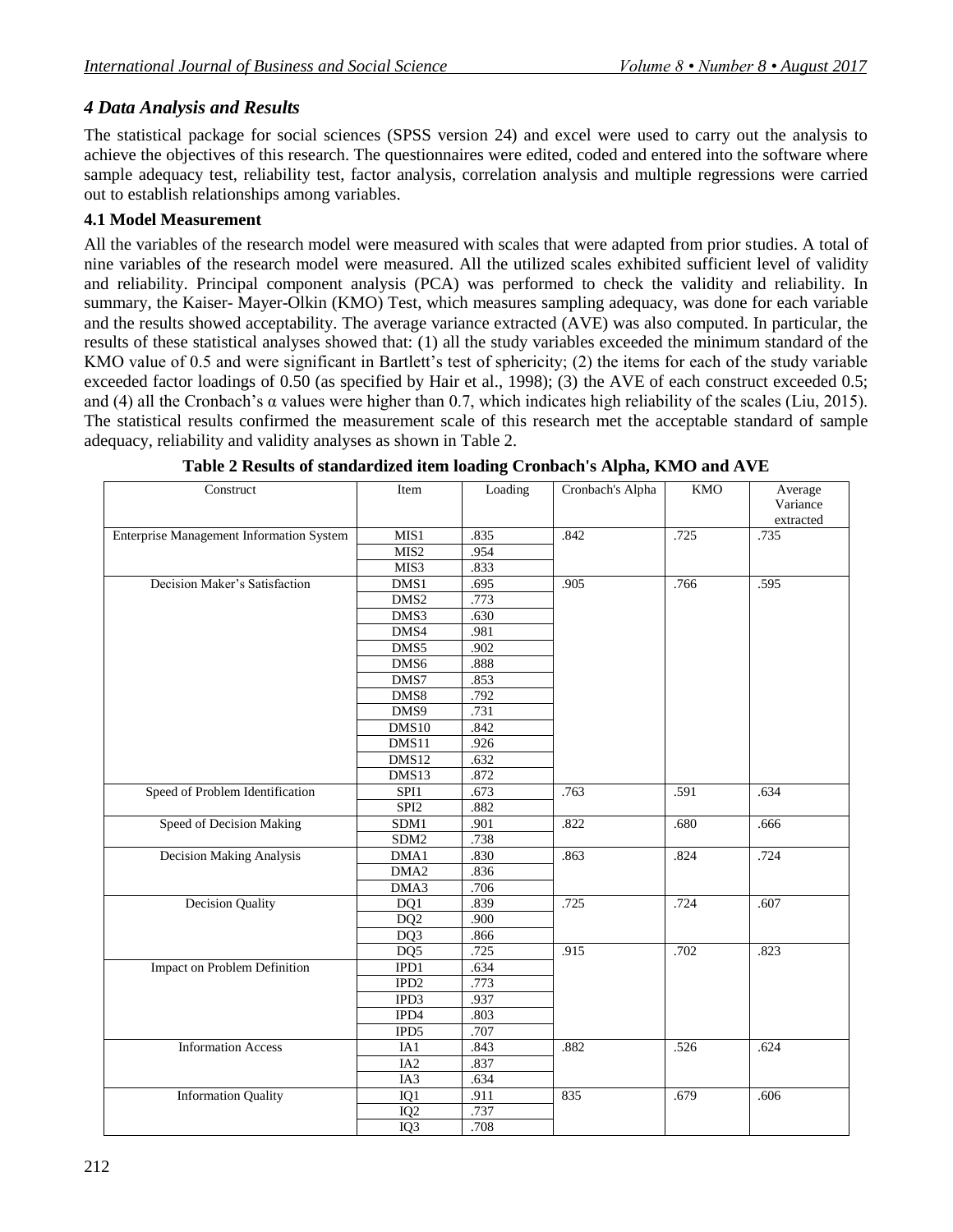#### **4.2 Hypothesis Testing**

#### **4.2.1 Correlation Result**

Table 3 below illustrates the results of descriptive statistics and Pearson correlation analysis for the study variables. The table shows that the mean values for the variables are from 3.03 to 4.30, suggesting that the levels of MIS use, impact on problem definition, speed of problem identification, decision quality, speed of decision making, as well as the levels of decision making analysis and decision makers satisfaction are ranging between these values. The correlation coefficients for the relationship between the dependent variable (i.e., the use of MIS) and the predictors were less than 0.90, which signifies that the data was not affected by any severe problem of collinearity (Hair et al., 2005). Participants in the research reported a mean level of MIS use of 4.21. Bivariate correlations of five predictor variables with the use of management information system were statistically significant and in the hypothesized direction. As illustrated in table 3, decision makers satisfaction was positively related to the use of management information system and highly statistically significant (*r* = .734, *p* < .01). Thus, the first hypothesis (Hypothesis 1) was supported by the research. Similarly, the speed of problem identification in the decision support process by the employees in the selected mining companies was also positively correlated to the use of management information system with a statistically significant value  $(r = .485, p < .05)$ . Consequently, the second hypothesis was also supported by the research. However, the third, hypothesis was not supported as the correlation coefficient between the speed of decision making and the use of management information system was negative and statistically insignificant  $(r = -.364, p > .05)$ . Further in this paper, reasons why are suggested.

Furthermore, decision making analysis, decision quality and problem definition in the decision support process by the employees in the selected mining companies were also positively correlated to the use of management information system with statistically significant values of  $(r = .559, p < .05)$ ,  $(r = .548, p < .01)$  and  $(r = .432, p < .05)$ .01) respectively. Consequently, the fourth, fifth and sixth hypotheses were also supported by the research.

|                    | <b>Variable</b> | <b>Mean</b> | <b>SD</b> | <b>Pearson correlation analysis</b> |          |          |                |      |      |  |
|--------------------|-----------------|-------------|-----------|-------------------------------------|----------|----------|----------------|------|------|--|
|                    |                 |             |           |                                     |          |          | $\overline{4}$ |      | 6    |  |
|                    | 1 MIS           | 4.21        | 0.12      |                                     |          |          |                |      |      |  |
| Model1             | 2 DMS           | 4.11        | 0.17      | $.734**$                            |          |          |                |      |      |  |
| Model <sub>2</sub> | 3 SPI           | 3.94        | 0.19      | .485*                               | $.432*$  |          |                |      |      |  |
| Model <sub>3</sub> | 4 SDM           | 3.03        | 0.11      | $-.364$                             | .058     | .101     |                |      |      |  |
| Model4             | 5 DMA           | 4.30        | 0.18      | $.559*$                             | .311     | $-.052$  | .113           |      |      |  |
| Model <sub>5</sub> | 6 DQ            | 3.72        | 0.15      | .548**                              | $.204**$ | $-.410*$ | $.215*$        | .196 |      |  |
| Model6             | 7 IPD           | 3.43        | 0.18      | $.432**$                            | $.241**$ | .203     | .184           | .231 | .107 |  |

**Table 3 Descriptive statistics and correlation results for the study variables**

Note:  $N = 233$ , Significant level: \**p* < .05, two-tailed, p < 0.01<sup>\*\*</sup> (2-tailed). Source: Authors computation from **SPSS** 

### **4.2.2 Regression Results**

In a bid to test for the moderating effect of information access, a regression model was assessed using the variance explained  $(R^2$  measures) and the level of significance of the beta coefficients. Table 4 shows the model results. The results indicate that the moderating effect of information access (IA) on the relationship between DMS and MIS use ( $\beta$ =.065, p<0.05) and SPI and MIS use ( $\beta$ =.017, p<0.01) are statistically significant. Thus, hypotheses *H7a* and *H7b* are supported. The R² of dependent variables indicate that the model explains 17.63% of the variance in DMS and 17.69% of the variance in SPI. The beta coefficients for SDM ( $\beta$ = .003, p<0.01), DMA ( $\beta$ =.094, p<0.01), and DQ ( $\beta$ =.151, p<0.05) when moderated by information access are statistically significant. This confirms hypotheses *H7c*, *H7d*, and *H7e*. The model explains 17.76% of the variance in decision making analysis, 18.16% of the variance in decision quality, and18.80% of the variance in SDM. With regard to IPD with the use of MIS in decision support when moderated by information access, the beta coefficient ( $\beta$ =.043, p>0.05) is insignificant. Thus, hypothesis *H7f* is rejected.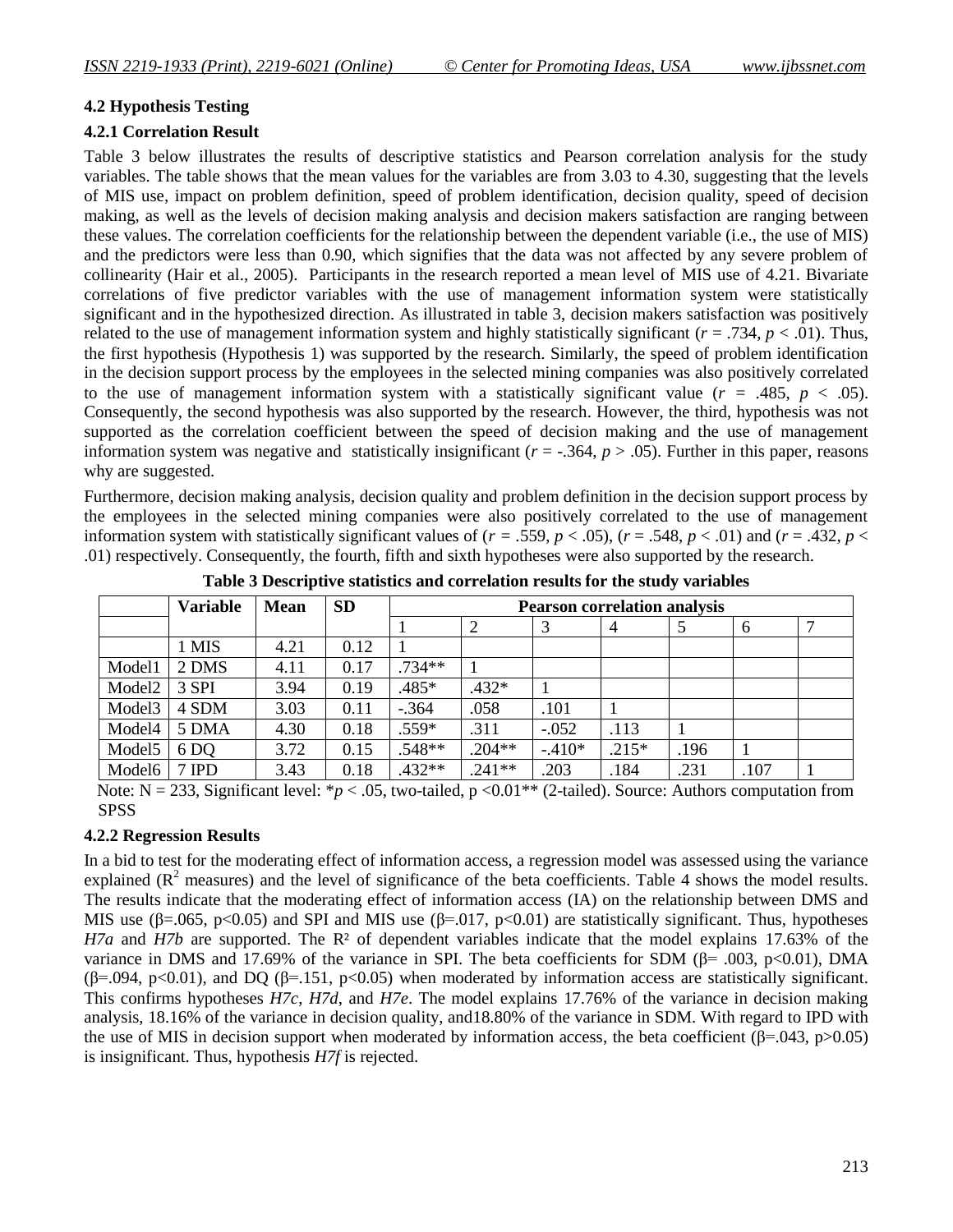| Independent | Dependent Variable (MIS) |           |           |           |          |          |          |  |
|-------------|--------------------------|-----------|-----------|-----------|----------|----------|----------|--|
| Variables   | Model 7                  | Model 7a  | Model 7b  | Model 7c  | Model 7d | Model 7e | Model 7f |  |
| <b>DMS</b>  | $.573**$                 | $.200*$   | $.170*$   | $.358**$  | $.354*$  | $.653**$ | .315     |  |
| <b>SPI</b>  | $.328*$                  | $-.545**$ | .192      | $-.274$   | $-.295$  | $.351*$  | $-.371*$ |  |
| <b>SDM</b>  | $.213*$                  | $.217*$   | .203      | $.425*$   | $.037**$ | $.103**$ | .061     |  |
| <b>DMA</b>  | $.230**$                 | .190      | $.291**$  | .069      | $.067*$  | .097     | $.425**$ |  |
| <b>DQ</b>   | .389*                    | $-0.498*$ | $.333**$  | $.102*$   | $.450*$  | $.026*$  | .070     |  |
| <b>IPD</b>  | $.095*$                  | $.201*$   | $-.345**$ | .099*     | .935**   | $-.307$  | $.102*$  |  |
| $(DMS*IA)$  |                          | $.065*$   |           |           |          |          |          |  |
| $(SPI*IA)$  |                          |           | $.017**$  |           |          |          |          |  |
| $(SDM*IA)$  |                          |           |           | $.003**$  |          |          |          |  |
| $(DMA*IA)$  |                          |           |           |           | $.094**$ |          |          |  |
| $(DQ*IA)$   |                          |           |           |           |          | $.151*$  |          |  |
| $(IPD*IA)$  |                          |           |           |           |          |          | .043     |  |
| F           | $10.07**$                | $17.63**$ | 17.69**   | $17.76**$ | 18.16**  | 18.80**  | 14.15**  |  |
| $R^2$       | .322                     | .466      | .419      | .429      | .312     | .409     | .329     |  |
| Adj. $R^2$  | .301                     | .442      | .380      | .396      | .282     | .373     | .301     |  |

|  |  |  | <b>Table 4 Moderating effect of information access</b> |  |
|--|--|--|--------------------------------------------------------|--|
|--|--|--|--------------------------------------------------------|--|

Note:  $N = 233$ , Significance at  $p < .05$ , two-tailed. \*\*p < 0.01, two-tailed; Source: Authors computation from **SPSS** 

Similarly, in assessing the moderating role of information quality, a regression model was also done (table 5) using the variance explained  $(R^2$  measures) and the level of significance of the beta coefficients. Table 5 shows the model results. The results indicate that the moderating effect of information quality (IQ) on the relationship between DMS and MIS use ( $\beta = .513$ , p<0.01) and SPI and MIS use ( $\beta = .481$ , p<0.01) are statistically significant. Thus, hypotheses *H8a* and *H8b* are supported. The R² of dependent variables indicate that the model explains 39.5% of the variance in DMS and 42.2% of the variance in SPI. The beta coefficients for SDM ( $\beta$ = .270, p<0.05), DQ ( $\beta$ =.411, p<0.01), and IPD ( $\beta$ =.518, p<0.01) when moderated by information quality are statistically significant. This confirms hypotheses *H8c*, *H8e*, and *H8f*. The model explains 42.9% of the variance in decision making analysis, 40.2% of the variance in decision quality, and 36.3% of the variance in IPD. With regard to DMA with the use of MIS in decision support when moderated by information quality, the beta coefficient (β=.020, p>0.015) is insignificant. Thus, hypothesis *H8d* is rejected.

| Independent    | Dependent Variable (MIS) |          |                      |          |          |          |           |  |
|----------------|--------------------------|----------|----------------------|----------|----------|----------|-----------|--|
| Variables      | Model 8                  | Model 8a | Model 8b             | Model 8c | Model 8d | Model 8e | Model 8f  |  |
| <b>DMS</b>     | $.573**$                 | $.434**$ | $.647**$             | $.519*$  | $.434**$ | $.647**$ | $.326*$   |  |
| <b>SPI</b>     | $.328*$                  | .069     | $.664*$              | $.507*$  | .125     | $.664**$ | $-.373**$ |  |
| <b>SDM</b>     | $.213*$                  | .148     | $-.279$              | $.378**$ | .102     | $.276*$  | .064      |  |
| <b>DMA</b>     | $.230**$                 | .097     | $-.171$ <sup>*</sup> | .257     | .097     | $-.296*$ | $.351*$   |  |
| D <sub>Q</sub> | .389*                    | .216     | .052                 | $-.373*$ | $.216*$  | .052     | $-.297$   |  |
| <b>IPD</b>     | $.095*$                  | $-473$   | .073                 | .063     | $.405**$ | .088     | $.053*$   |  |
| $(DSM*IO)$     |                          | $.513**$ |                      |          |          |          |           |  |
| $(SPI*IO)$     |                          |          | $.481**$             |          |          |          |           |  |
| $(SDM*IQ)$     |                          |          |                      | $.270*$  |          |          |           |  |
| $(DMA*IO)$     |                          |          |                      |          | .020     |          |           |  |
| $(DQ*IQ)$      |                          |          |                      |          |          | $.411**$ |           |  |
| $(IPD*IO)$     |                          |          |                      |          |          |          | $.518**$  |  |
| F              | $10.07**$                | 19.63    | 14.71                | 17.65    | 14.55    | 12.43    | 14.97     |  |
| $R^2$          | .322                     | .395     | .422                 | .429     | .453     | .402     | .363      |  |
| Adj. $R^2$     | .301                     | .334     | .351                 | .370     | .355     | .350     | .332      |  |

**Table 5 Moderating effect of information quality**

Note:  $N = 233$ , Significance at  $p < .05$ , two-tailed. \*\*p < 0.01, two-tailed; Source: Authors computation from **SPSS**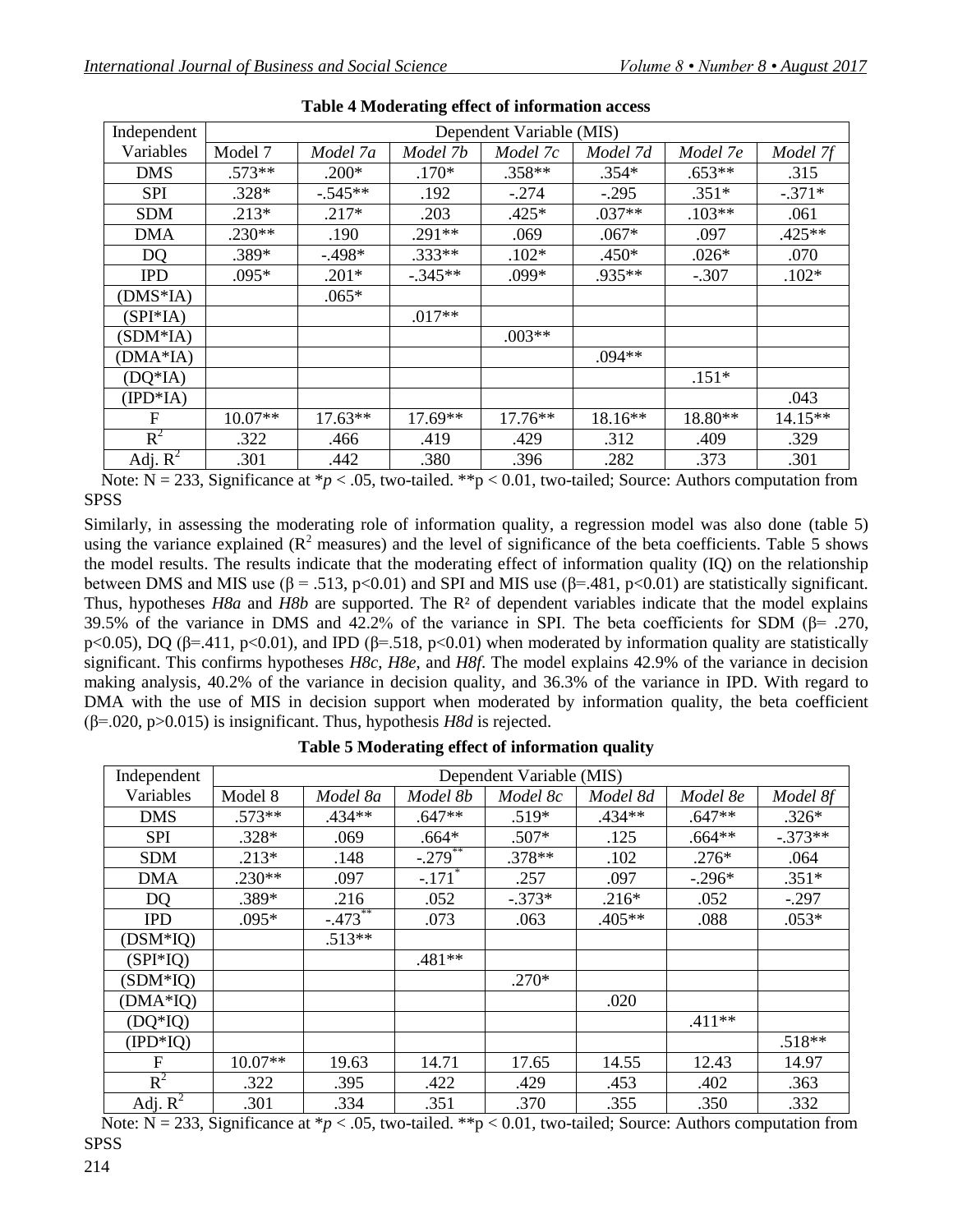### *5 Discussion and Implications*

The study is an attempt to examine whether the use of management information system leads to certain decisionsupport capabilities among mining companies in Sierra Leone and in the process explores the moderating role of information access and information quality. In achieving that, we make use of the chronological framework of Mintzberg et. al. (1997), as it is widely accepted, and has established much empirical support (Mazzolini R., 1981; Shrivastava P., Grant J.H., 1985) and is in conformity with the procedures in Simon's rational decision making (Simon H.A., 1976). The model of Mintzberg et al. identifies the DS phases and activities for which the use of MIS would seem appropriate. Following a line of investigation on the empirical data, the following findings are purported: firstly, unlike for the speed of decision making, the use of management information system has a positive and statistically significant relationship with decision support capabilities. This finding is in line with theories and also in conformity with previous empirical studies (see for e.g. Alalwan, 2014; Ghazi, 2015) who found that decision support capabilities increases the use of management information system. Secondly, the moderating role of information access had shown a weaker positive contribution to the use of management information system in the sample mining companies in Sierra Leone as reported in table 4. This can be attributed to the fact that information access to complement decision support capabilities is not sufficiently available to the mining companies. On the other hand, the moderating role of information quality had shown a stronger positive contribution to the use of management information system in the sample mining companies in Sierra Leone as shown in table 5. This result confirms that information quality plays an important role as a moderating variable in the management information models of the mining company sample. Thus the findings draw attention to the relevance of information quality in the absence of decision support capabilities. An important policy implication immerging from this study is that business administrators should not underestimate the power of information quality in influencing the use of MIS in an organization.

#### *6 Concluding Remarks*

The study has examined how management information system influences decision support capabilities. Additionally, it examined how information access and information quality moderate the impact on these capabilities. The research contributes to empirically based knowledge concerning management information systems in large companies. However, this paper has some limitations as in every study. First and foremost, the research made up of 233 employees working at mining companies in Sierra Leone, the sample might not be adequate for generalization. Secondly, the use of management information system perceptions of the employees is sensitive to location. That means, surveys with the same sample in different locations may result in different outcomes. It is suggested that further researchers take the current constraints into consideration and use different measurement scales to measure the connection between MIS use and decision support capabilities.

### *References*

- Andersen R., (2007). The rhetoric of enterprise content management (ECM): confronting the assumptions driving ECM adoption and transforming technical communication, Technical Communication Quarterly, 17(1) 61-87.
- Alalwan A. (2014) Decision Support Capabilities of Enterprise Content Management Systems: An Empirical Investigation. Information Systems Publication, 68, 39-48
- DeSanctis G., Gallupe R.B., (1987) A foundation for the study of group decision support systems, Management Science, 33(5) 589-609.
- Dickinger, A. and Kleijnen, M. (2008), "Coupons going wireless: determinants of consumer intentions to redeem mobile coupons", Journal of Interactive Marketing, Vol. 22 No. 3, pp. 23-39.
- Ghai A., Hu W. (2016). Impact of Individual Decision-Making Styles on Marketing Information System Based Decision-Making: An Empirical Study of Saudi Arabia Manufacturing Firms. Journal of International Business Research and Marketing 1(3)
- Hair, J.F. et al., (1998) Multivariate Data Analysis, New Jersey: Prentice Hall International Inc.
- Jarupathirun, S. & Zahedi, F. (2007). Exploring the Influence of Perceptual Factors in the Success of Web-Based Spatial DSS. Decision Support Systems 43(3), 933-951.
- Laidner, D. & Elam (1994) Execute information systems: their impact on executive decision making. Journal of Management Information Systems, 10(3): 139-155